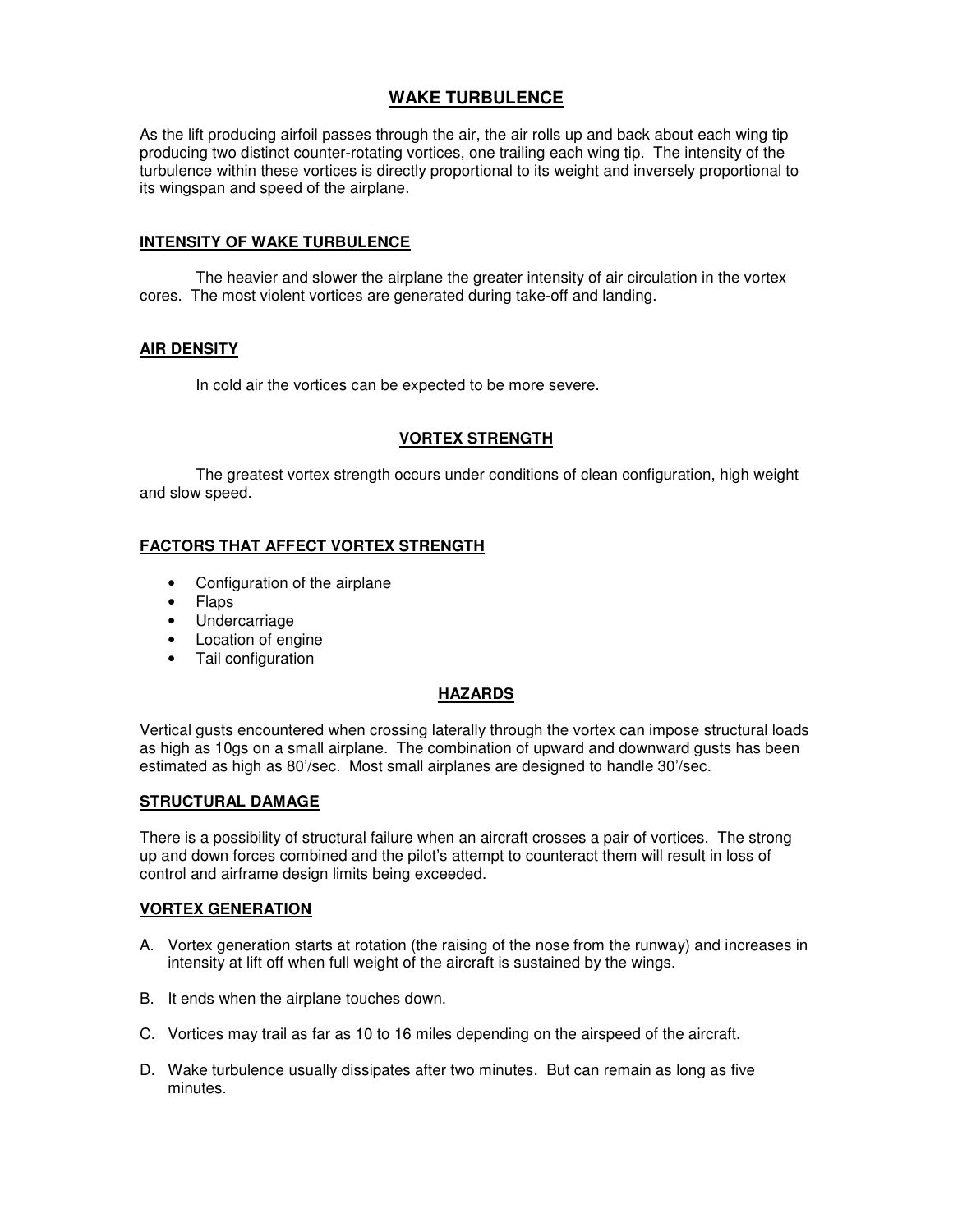# **CROSSWIND**

Vortices tend to move laterally outward over the ground at a speed of about 5 knots. This means that the vortices may position themselves parallel to the runway and constitute a hazard to aircraft operating in that area. Crosswind effects wake turbulence. The stronger the cross wind, the more vortices get blown to the side.

# **WAKE TURBULENCE AVOIDANCE**

# **During Flight**

- Although wake turbulence is most likely to be encountered during arrival and departure, it can be a hazard at cruising altitudes as well.
- Avoid crossing behind and less than 1000' below the flight path of large, heavy aircraft, especially at low altitudes.

## **During Taxi**

- Stay well behind large aircraft that are taxiing or maneuvering on the ground.
- Avoid going behind aircraft doing a run-up.
- Avoid taxiing below a hovering helicopter (the down wash is significant and hazardous).

## **During Take-off**

- Stay up wind of a large airplane. This action and normal climb should keep you above the descending vortices of the preceding airplane.
- When following an aircraft that has just landed plan to be airborne beyond the point of touchdown of that aircraft.
- For an intersecting runway, plan to be airborne before you cross the intersection.

# **During Landing**

- When following a heavier aircraft that has just taken off, plan to touch down before the rotation point.
- When following an aircraft that has just landed plan to touch down beyond the point where the preceding aircraft touched down

### **Above All**

• Avoid a long dragged in approach. The largest number of dangerous encounters with wake turbulence has been in the last half mile of approach.